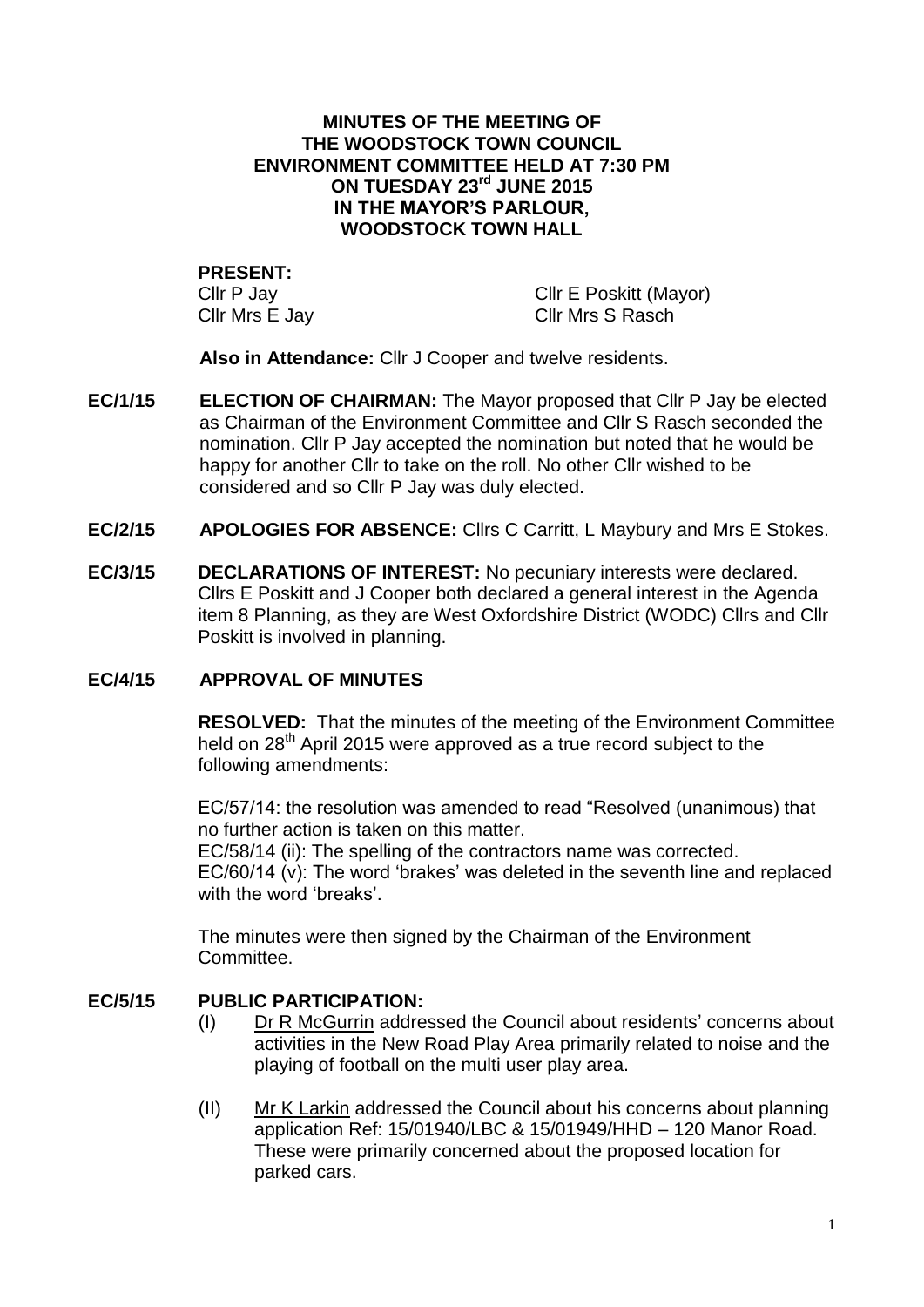**EC/6/15 PLANNING:** Cllrs E Poskitt and J Cooper both declared a general interest. The following applications were received and considered:

> a) Ref: 15/01940/LBC and 15/01949/HHD – 120 Manor Road, Woodstock: 3no. replacement windows, porch and creation of parking with curtilage.

**RESOLVED** that WTC **objects** to this planning application under policy BE2 and because of the following concerns:

(i) Concerns about access to and from the proposed parking area on to the main road

(ii) Suggestions that some trees may have already been removed without planning permission

(iii) The detrimental effect that the current proposals would have on the neighbour living at number 22

### *ACTIONS:*

*1. Mr Larkin will send additional information to the Town Clerk before noon tomorrow for forwarding to WODC along with the WTC objection. 2. The Town Clerk will draw the attention of WODC to the information supplied by Mr Larkin and ask them to note the comments therein.*

b) Ref: 15/02119/HHD – 32 Westland Way, Woodstock: Erection of single storey rear extension.

**RESOLVED** that WTC wishes to make no comment about this planning application.

c) Ref: 15/02168/HHD – 6 Crecy Walk, Woodstock: Two storey extension with single storey element and storm porch.

**RESOLVED** that WTC wishes to make no comment about this planning application.

d) Ref: 15/02183/HHD – 9 Vanbrugh Close, Woodstock: Erection of front and rear dormer windows.

**RESOLVED** that WTC wishes to make no comment about this planning application.

*ACTION: The planning responses will be sent to WODC.*

## **EC/7/15 COMMUNITY PAYBACK WORKERS:**

The Committee received and considered a report and recommendations from the Town Clerk. The Community Payback team is organised by the probation service and undertakes tasks in Woodstock including clearing overgrown footpaths and general clearance work in the Hensington Road cemetery. In the middle of May they came and did some clearance work in the Hensington Road cemetery. The timing of this work concerned several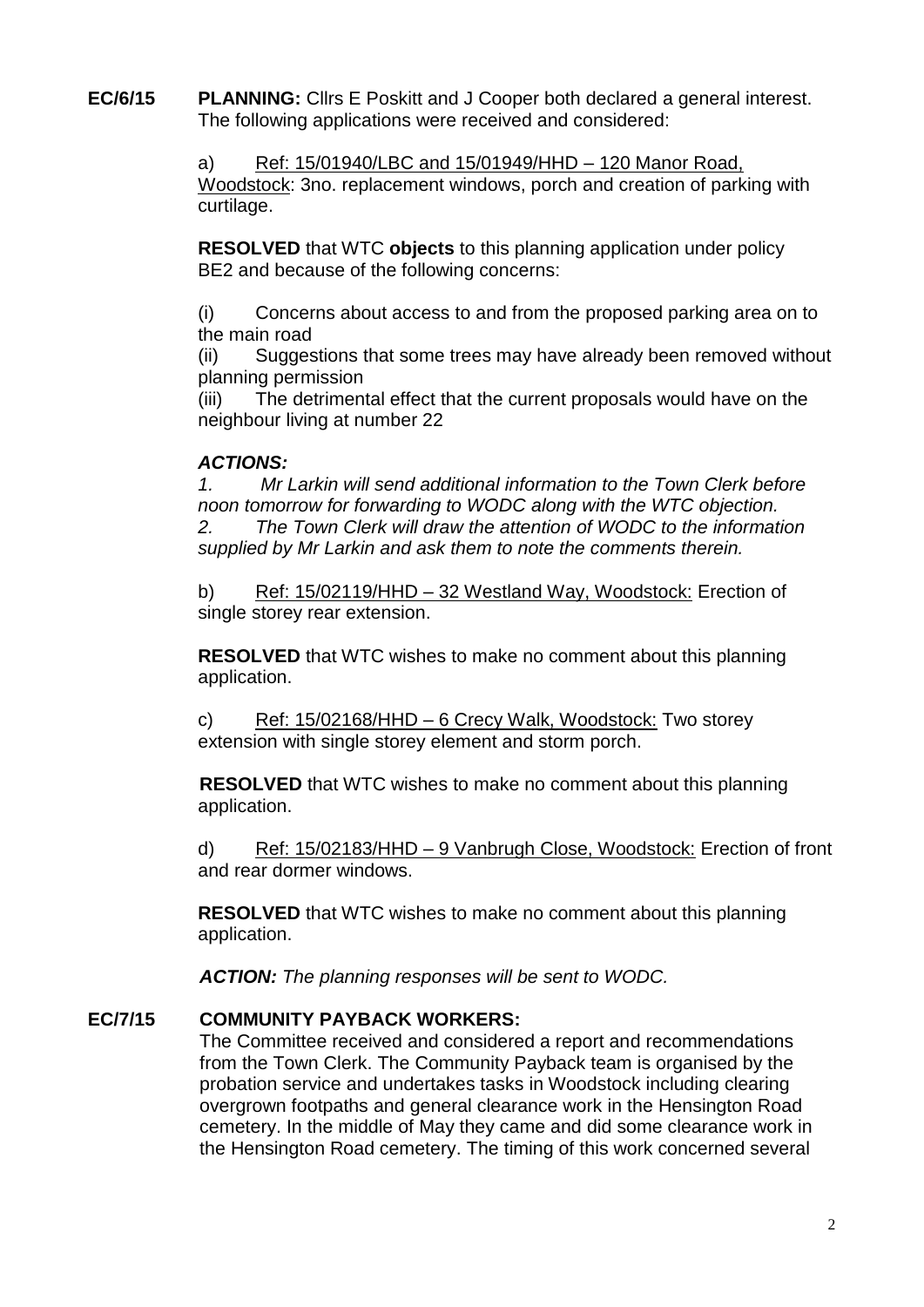residents who were worried about the effect on birds. The Environment **Committee** 

## **RRSOLVED:** That

1. WTC will engage the Probation service to undertake future Hensington Road cemetery maintenance work during September and October from now on.

2. We will put notices up in the cemetery the week beforehand to inform residents that the Community Payback Team will be working there.

The Community Payback team is now working at the Woodstock Water Meadows and we have received no complaints about their work at this site.

### **EC/8/15 WATERMEADOWS**

(i) Cows at the Woodstock Water Meadows: Cllr Mrs E Jay was thanked for the extensive work that she had undertaken in order to arrange for cows to graze the Water Meadows. Four cows belonging to Mrs Collier from Tackley have now been re-introduced and WTC thanked Mrs Collier for supplying the cattle. WTC also thanked the team of volunteers who are now checking the cows on a daily basis.

(ii) Repair to a Footbridge in the Water Meadows: A report from the Town Clerk was received and considered. WTC contracts WODC staff to do weekly inspections of all of the play areas and the Water Meadows and to undertake minor repairs in these areas. The WODC team recently reported that a footbridge was collapsing and in need of urgent repair. It was therefore taped off and closed to the public. Photographs of the damage were circulated to members of the Committee. The bridge runs parallel to Oxford Street and enables people to cross the stream that runs through the water meadows and exit through the Lower Brook Hill exit. Thomas Fox Landscaping already had a team on site when the collapsed bridge was reported and so were able to assess the damage, to measure up the materials required for the repair and to provide a quote for the work.

**RESOLVED:** That this work is authorised on a one quote basis at a cost of £888.40 plus VAT so that it can be undertaken as quickly as possible. Because this footbridge is frequently used by residents and visitors to the water meadows, it is currently a health and safety issue, and some of the materials will take 7 working days to arrive from the supplier.

(iii) Possible Contracting Out of the Water Meadows Maintenance: Mrs E Jay asked whether the Environment Committee would give approval for her to investigate contracting out the management and maintenance to a professional external organisation. She had already discussed this possibility with Nicholson's Nursery in Middle Aston; and the Wychwood Project has indicated that it may also be interested

**RESOLVED** that Cllr E Jay should explore this idea further and then report back to the Environment Committee.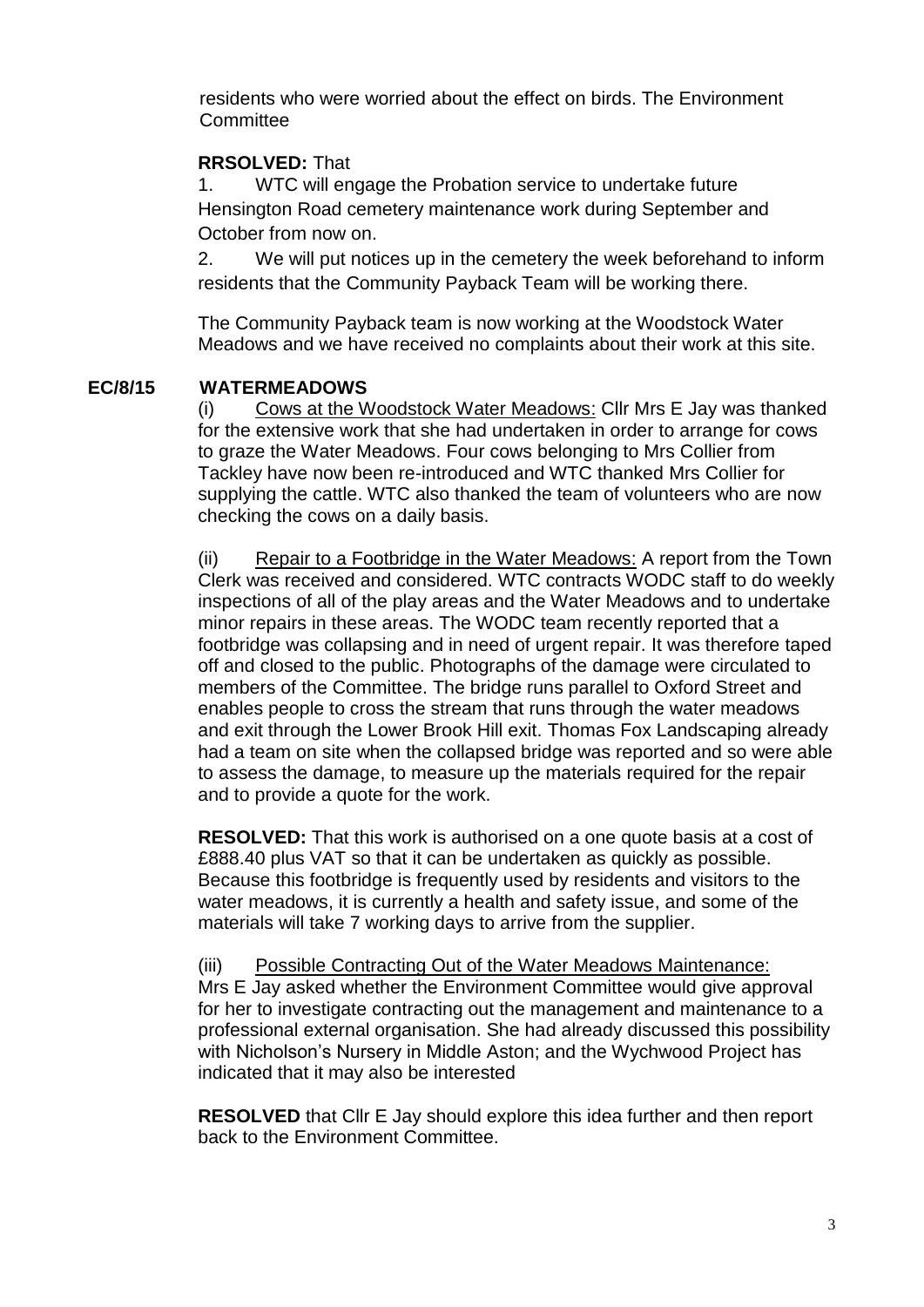## (iv) Other Matters Relating to the Water Meadows

The budget for the Water Meadows was discussed Cllr Mrs E Jay suggested that £15.6k should be the annual maintenance budget from now on and explained how this money would be spent.

**RESOLVED** that a revised total annual budget for the Water Meadows is submitted as £15.6k during the budget review.

*ACTION: Cllr Mrs E Jay will submit details of the budget requirements for increased spend on the Water Meadows for inclusion in the budget review.*

## **EC/9/15 PLAY AREAS**

### (i) Annual RoSPA Report

Cllrs received and considered the Annual RoSPA Report that Wicksteed Leisure had undertaken in Woodstock this year, free of charge, as part of their contract for the refurbishment of the play areas.

**Recommendations to Council: That Woodstock Town Council approves the following maintenance work and employs Wicksteed to undertake the repairs recommended as follows:**

- **Wet pour repairs at Old Woodstock Play Area at a cost of £1658.00 plus VAT**

The EC **RESOLVED** that:

- a) It approves the maintenance work on equipment at Budds Close costing £120.75 plus VAT
- b) WODC be asked to confirm whether the changes required at the New Road playground are covered under warranty. If not, WTC will employ Wicksteed to undertake the necessary work at a total cost of £160.00 plus VAT
- c) Woodstock Town Council asks Thomas Fox Landscaping to top up the play bark around the equipment at New Road and Budds Close as follows:
	- Budds Close £432.16 plus VAT
	- New Road £704.32 plus VAT

## (ii) New Road Fencing Repairs

Further to the damage reported by Mr and Mrs Parkinson at the Town Council meeting on 9<sup>th</sup> June 2015 the Town Clerk had arranged for:

a) One new fence 6' panel to be installed between the play area and their property to replace the one that had been damaged.

b) The removal of a stretch of broken wire fence along the WTC boundary.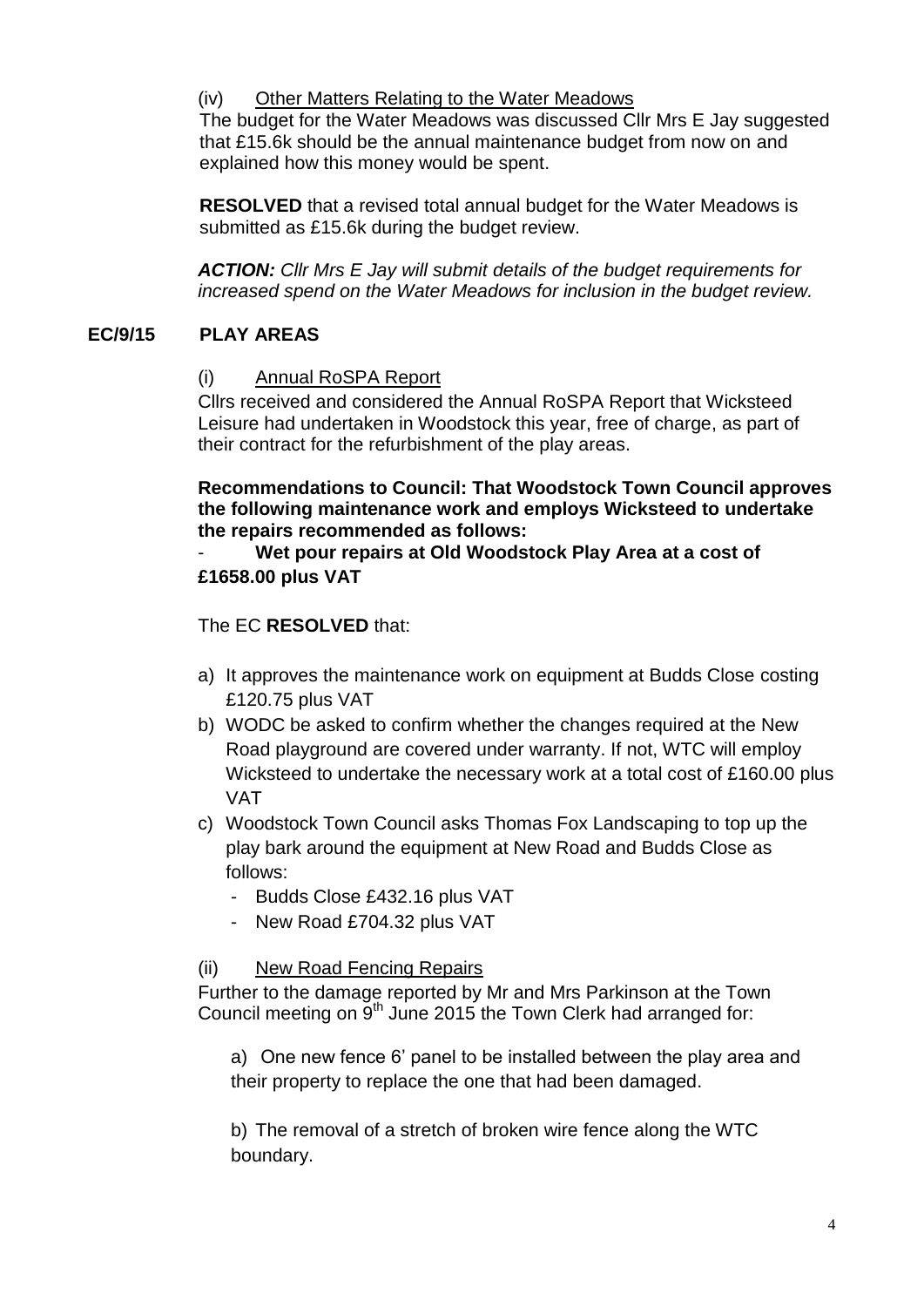c) The repair of the wooden fence between the New Road Play Area and the car park. This is an old fence that has been there many years. So the repair is considered a temporary measure whilst the Clerk explores grant opportunities that may enable a replacement metal fence to be installed.

A quote of £1208.00 plus VAT had been obtained for 12 mature fast growing hedging plants that could be planted on the WTC side in front of the new fence panels.

Whilst on site the Town Clerk and Thomas Fox were able to look at the fence in a neighbouring garden that had been installed to stop footballs from the Football Club. The Town Council had previously been supplied with a link to the web site of the supplier of this fence.

### **RESOLVED:**

1. The Town Clerk will try to confirm the price of purchasing and installing the fence recommended by the resident along the stretch of their boundary that is affected by footballs. It is hoped that this information can be brought to Council in July.

2. The full council is asked to consider the installation of hedging plants before any decision is taken.

A letter had arrived that day from a firm of solicitors working on behalf of a resident living adjacent to the New Road Play Area.

#### (iii) Repairs to the pitch at Old Woodstock

Quotes for this repair are currently being sought by the Administrative Assistant.

#### (iv) Vandalism at Budds Close

During week beginning  $8<sup>th</sup>$  June WODC reported vandalism and graffiti at the Budds Close play area. The report was notified to PCSO Workman and registered with the police as criminal damage. The WODC employees repaired the damage and removed the graffiti. Over the following weekend more graffiti were sprayed around the play area. These were cleaned up by PCSO Workman who advised that he would talk to the children who attend the school.

On Monday 15<sup>th</sup> June WODC staff reported further more extensive graffiti at the play area – some of which were abusive. The Town Clerk lodged a further incidence of criminal damage with the police and WODC again cleaned this up. PCSO Workman placed a police notice at the site.

On Wednesday  $17<sup>th</sup>$  June the police informed the Town Clerk that they were following up a lead in relation to this criminal damage. They explained the process that they would follow to try to resolve the situation and recover the cost of the damage from the families of those involved.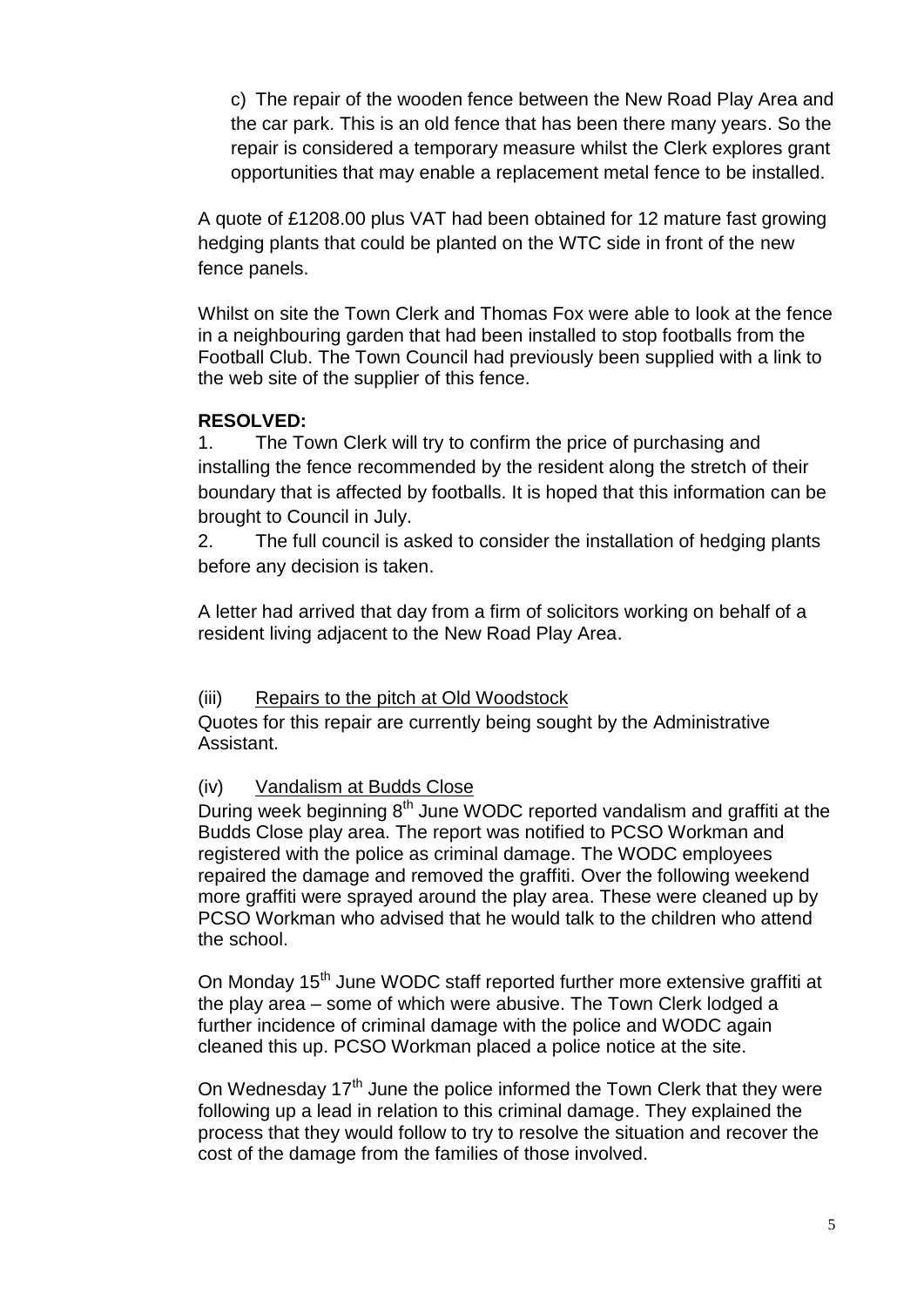**RESOLVED** That the police, in particular PCSO Phil Workman, are thanked for their rapid response to this incident.

**EC/10/15 CEMETERIES:** The EC received and considered a report from the Town Clerk. The following was noted:

> (i) Preparing the new cemetery extension: The latest situation is as follows:

a) A quote for a maximum cost of £250 has been received for altering the central flower bed in the existing cemetery. The work will comprise removing and disposing of the existing shrubs around the cherry tree, laying a weed supressing membrane and covering this with pea shingle to facilitate access to the cemetery extension by pall bearers. The price may be less depending on the cost of materials.

**RESOLVED:** That a maximum budget of £250 is approved for this work.

b) The Clerk has already contacted two companies that advertise in the Institute of Cemetery and Crematorium Management magazine – Cemetery Development Services Limited and Greenacre Solutions - and is currently arranging a site visit with each. Harrison Design Development Limited will also be contacted.

The companies will be invited to quote to design a cemetery that will include:

- An area specifically for cremated remains
- An area specifically for children
- An area of graves (perhaps beside pathways as advised by the ICCM) that would be large enough to accommodate the American style caskets that are becoming increasingly popular.

They will also be asked to

Suggest the positioning of footpaths, water taps, memorial benches and other features in the light of the current facilities and layout

- Mark out all rows and grave spaces on site and digitally

- Quote to project-manage the subcontracting of specialists to install the paths

Confirm whether the installation of a hand rail should be delayed owing to the movement of equipment until the landscaping is complete

Advise on the cost of improving the existing path by the lych gate whilst on site

- Provide the names of two councils from whom we can obtain references.

# **RESOLVED:**

1. That Cllr Carritt should work with the Town Clerk to progress the design of the cemetery extension.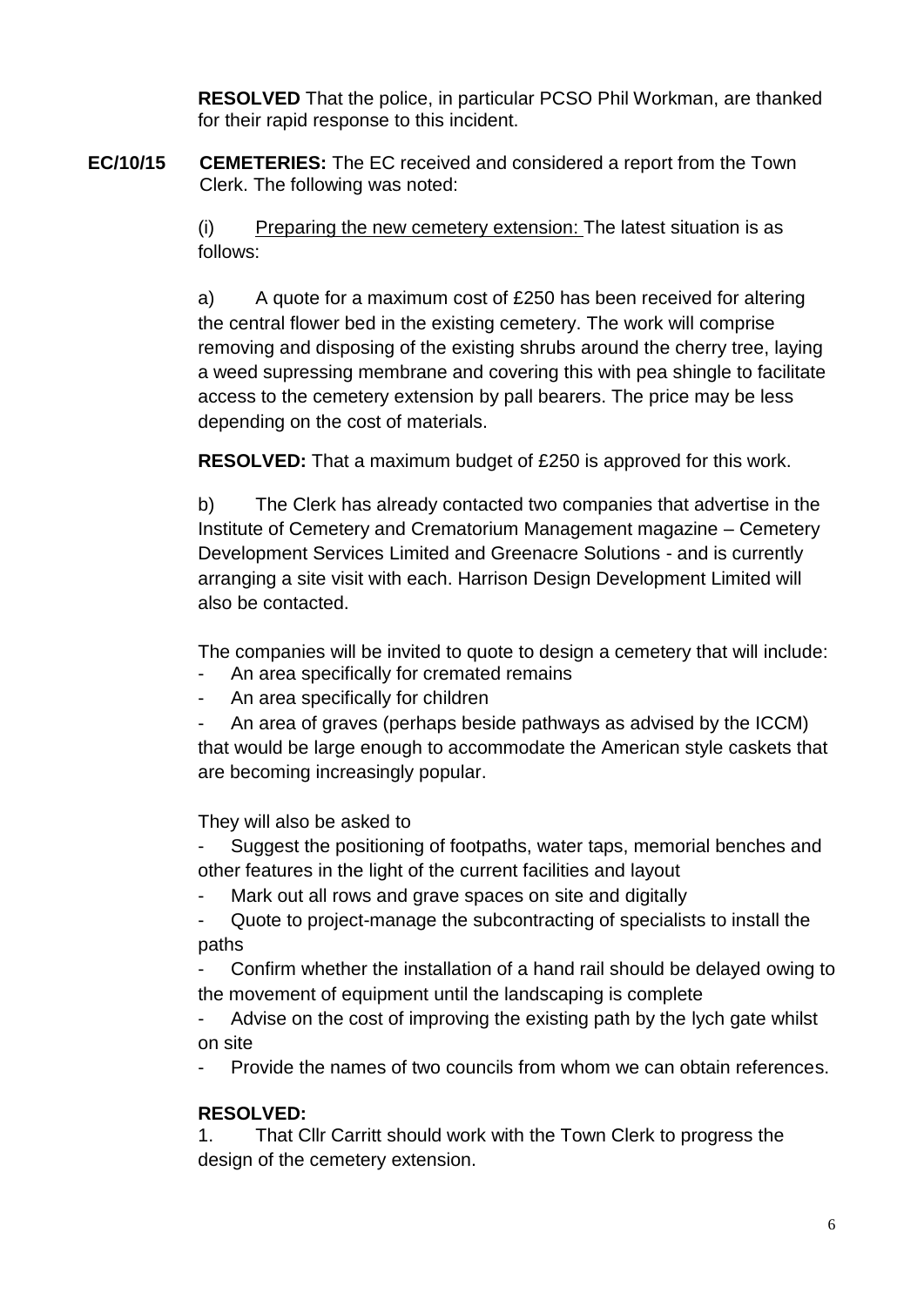2. That the Town Clerk should contact the ICCM to confirm whether the designers or sub-contractors should be working to any particular industry standards.

3. That all references should be followed up before letting a contract.

# (ii) Hand Rail for existing path at Green Lane Cemetery

13.5 metres of railing will be required, including the corner at the top of the slope. There are two options for the style, both of which can be supplied by 'BROXAP':

a) The BROXAP BENLLECH PU2: This would cost approximately £2,400 for materials and £2,000 for Broxap to install. Total cost circa £4,400 or

b) Kee Clamp Railings: These are cheaper but very industrial looking. The approximate costs would be £500 for materials and £2,000 to install. Total cost circa £2,500.

# **Recommendations:**

**1. That this should be a one-off purchase that will, it is hoped, be in place for many years. It is better to have the more attractive option and the BROXAP BENLLECH PU2 is recommended to Council at a cost of £2,400 for materials plus installation (circa £2,000) giving a total cost of approximately £4,400**

**2. This capital expenditure is submitted to the budget review** 

**3. The Town Clerk should confirm with the cemetery extension designers whether:** 

- **the installation should wait until after the installation of the paths in the cemetery extension**

- **their subcontractors could install the new handrail and, if so, at what cost.**

**EC/11/15 HIGHWAYS AND TRANSPORT:** An update from the Town Clerk was received and noted.

> (i) The Crown Scaffolding Licence: A resident brought it to the attention of the Town Clerk that the scaffolding licence at The Crown had expired. The Town Clerk contacted OCC to make them aware and OCC confirmed that a new scaffolding licence is currently being processed. This work may continue until the early autumn.

**RESOLVED:** That WTC continues to monitor this area to ensure that the licence is renewed when required and that it remains tidy, and reports any problems to OCC as soon as they occur.

(ii) Finger Post Signage to the Community Centre – A report from Cllr Carritt was received and reported. Cllr P Jay proposed, The Mayor seconded the motion and the EC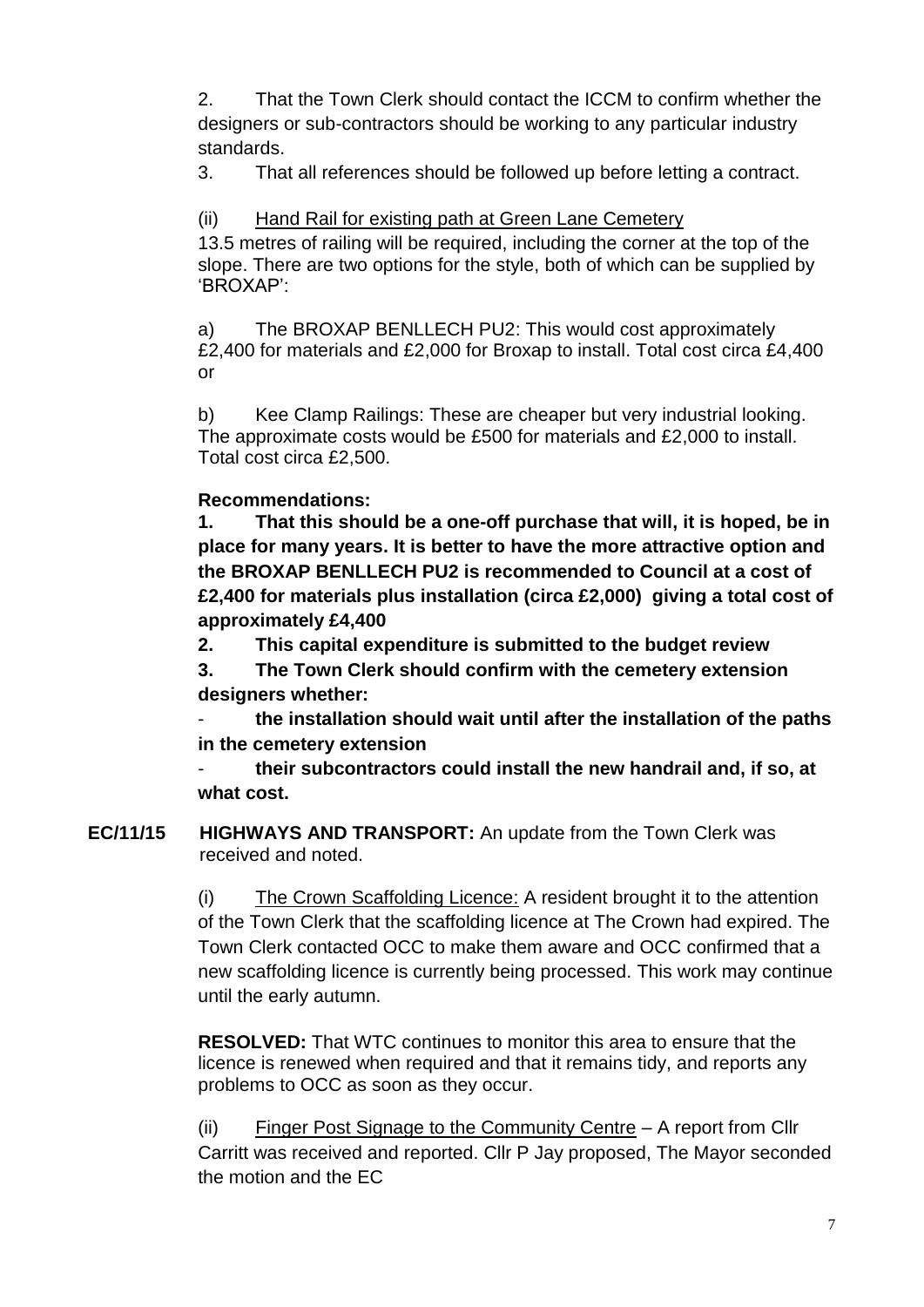**Recommended (2 votes for and 2 votes against, so the Chair used his casting vote to vote for the recommendation) that the Council includes £5k in the 2016/17 budget review for wooden finger posts to be installed at the end of New Road and off Oxford Road to direct people to the Community Centre and a further £1k is allocated for a similar sign directing people to the OWL Nature Reserve extension.**

(iii) Owen Mumford's Traffic Issues Working Group First meeting The administration assistant is currently organising this meeting.

## **EC/12/15 EXCLUSION OF THE PUBLIC AND PRESS**

**RESOLVED** that in view of the confidential nature of the business to be transacted the public and press be temporarily excluded from the meeting (Public Bodies (Admission to Meetings) Act 1960 s.1).

**EC/13/15** The legal letter received from a company representing Mr & Mrs Parkinson was received and considered along with some information from the Town Council's solicitors.

Cllr S Rasch left the meeting at this point.

## **RESOLVED** (Unanimous): That

- 1. Cllr P Jay draft a response from WTC for immediate despatch, subject to any email comments by the EC members present, the Town Clerk and any further comments by the Council's solicitors.
- 2. In order to demonstrate its willingness to engage, WTC will invite Mr and Mrs Parkinson or two or three people acting on their behalf to meet a similar number from WTC plus the Town Clerk to discuss relevant matters.
- 3. WODC will be asked for comment on matters arising from their design and installation of the play area.
- 4. WTC will invite the resident as to discussion with the Old Woodstock Town Football Club and will also consult an independent professional play ground inspector, Wicksteed Leisure, the police and others to determine what further might be done to address the residents concerns.

#### **The council then went back into public session.**

The Town Clerk noted that a complaint about the Town Council had that day been received from a group of residents. They were concerned about the Council's lack of response to the concerns that they had raised about the New Road Play Area.

Cllr J Cooper agreed to take special interest in the Budds Close and the Old Woodstock play areas from now on. Cllr Mrs S Rasch agreed to interest herself in the New Road play area, but Cllr P Jay will take the lead in preparing the Council's response to the concerns expressed by some residents living near to this play area.